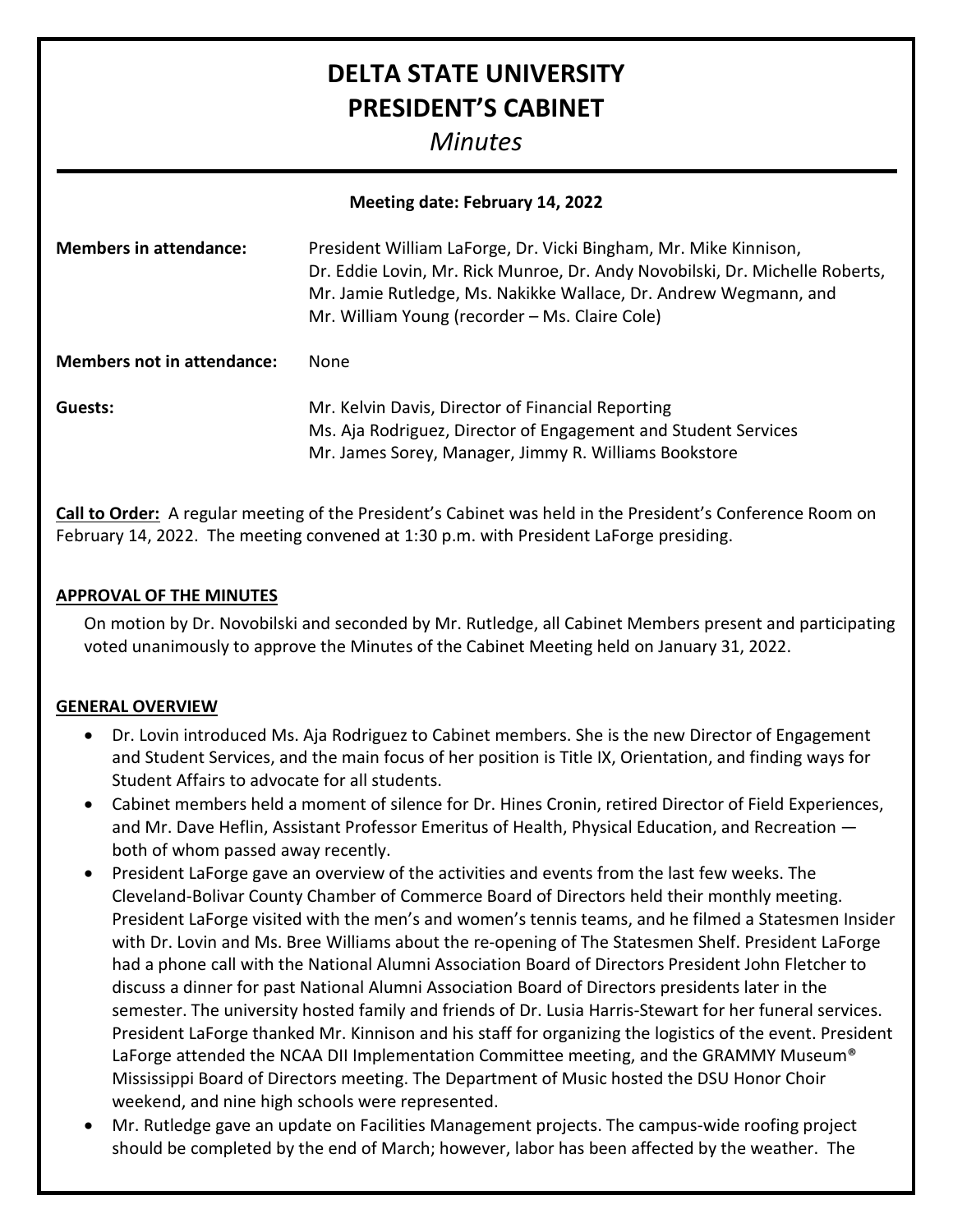campus-wide elevator project is almost complete, and it will be complete once Facilities Management replaces the flooring in the elevators. The university was approved for an additional grant from MDOT to finish the sidewalks on campus. Mr. Rutledge awaits confirmation on the amount of Repair and Renovation funds the university will receive for the next fiscal year. The American Recovery Act funds have not been distributed yet. The carpets in the Bologna Performing Arts Center were replaced and the restrooms were updated. The pre-conference meeting for the School of Nursing project was scheduled for today; however, the contractor and Bureau of Buildings needed to reschedule it. The meeting will occur next week.

- Mr. Kinnison gave an update on Athletics. The men's and women's basketball teams competed against Christian Brothers University over the weekend. Both teams host Auburn University-Montgomery and University of Montevallo on Thursday and Saturday, respectively. Senior recognition will occur on Saturday, and the 1972 men's basketball team will be recognized. The 1972 men's basketball team was the first team to compete for the Gulf South Conference. The women's tennis team competed in Arkadelphia, AR over the weekend, and they won one of three matches. The men's tennis team competes this weekend at the prestigious ITA DII Men's National Indoor Tournament. The softball team competed in the University of Alabama-Huntsville Charger Chillout tournament, and they won three of six games. The baseball team was in Florida over the weekend, and they won two of three games. The baseball and softball teams travel to Shorter University this weekend. The swimming and diving teams are hosting the NSISC Championships Wednesday through Saturday.
- President LaForge shared with Cabinet members some of the meetings and events planned for this week. President LaForge has the opportunity to meet with a prospective student from Columbus, MS tomorrow, and he will also meet with the Aviation Alumni Director Scott Alexander. The grand opening for the Student Game Room will be held on Tuesday, followed by an International Coffee Hour at Zoe Coffee hosted by International Student Services. The British Invasion performance will take place at the BPAC Tuesday evening. On Wednesday, President LaForge will film a segment of his Statesmen Insider with members of the softball team. The IHL Board of Trustees meeting will take place on Thursday. In honor of Black History month, IHL will present the IHL Excellence in Diversity and Inclusion Awards during the meeting. Delta State's nominee for the award was Dr. Todd Davis, and he was chosen as the overall Diversity Educator of the Year. The ceremony will be held virtually, and Cabinet members are invited to attend the ceremony, which will take place in the President's Conference Room. On Friday, the Department of Social Work is hosting the annual Margaret Tullos Field Symposium, and President LaForge will provide the welcome.

#### **CABINET TOPIC**

**None**

#### **BUSINESS**

#### **Action**

**Curriculum Development and Revision policy (revised – first reading)....................................Dr. Novobilski** On the recommendation of the Academic Council and Faculty Senate, Dr. Novobilski brought the revised Curriculum Development and Revision policy for a first reading. Revisions to the policy include the creation of a University Curriculum Committee. Developments and changes to courses, curricula, programs, degrees, or units will filter through curriculum committees within the department/division and colleges/school prior to reaching the University Curriculum Committee. The University Curriculum Committee will present all developments and changes to the Academic Council for approval prior to the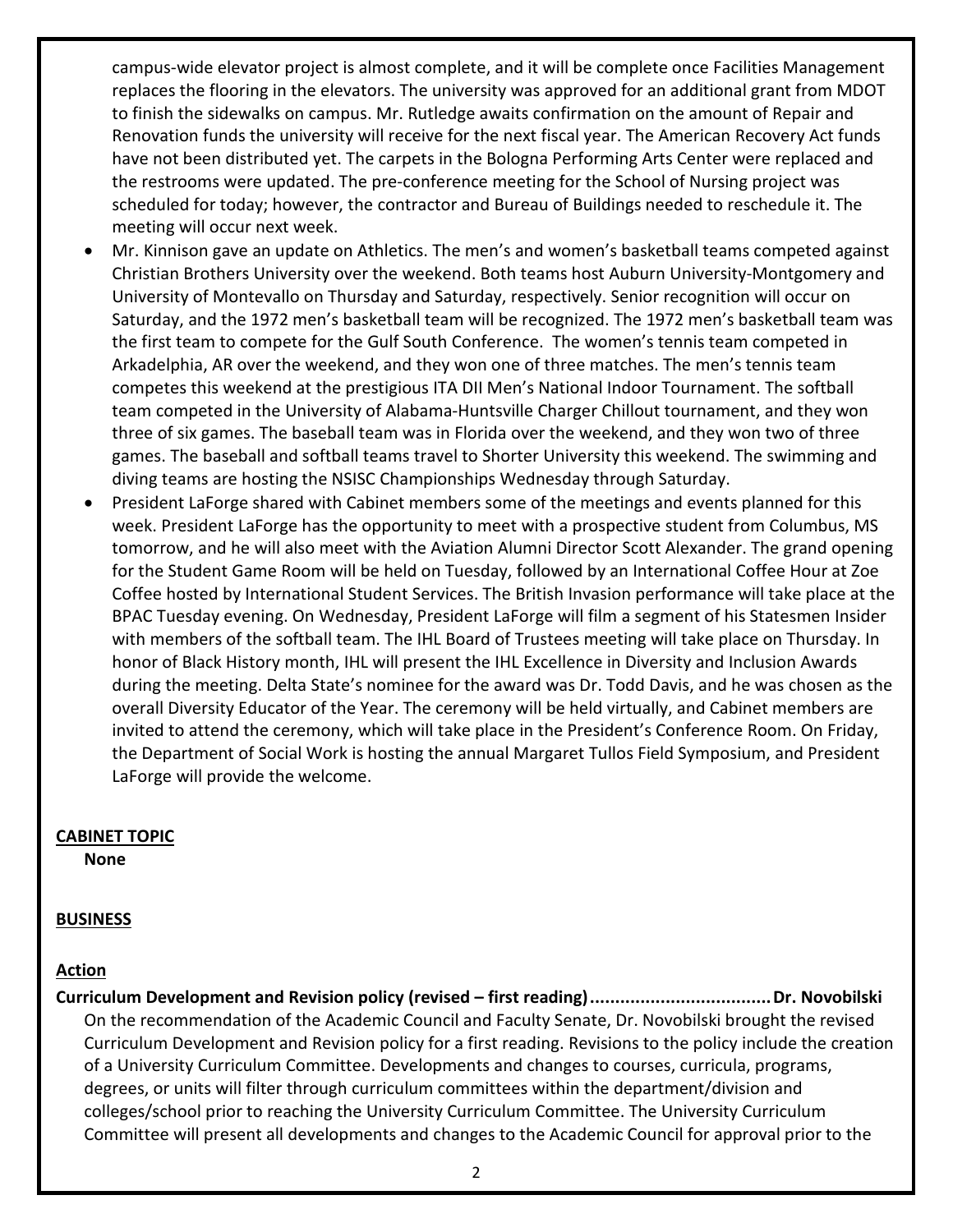final approval of the Provost. The University Curriculum Committee will meet regularly to ensure expediency and timely resolution of all submitted changes. All changes will take effect the following academic year.

**Motion:** Moved by Dr. Novobilski to approve the revised Curriculum Development and Revision policy for a first reading and seconded by Dr. Lovin. The motion was approved.

**COVID-19 Protocols – revised............................................................................. Dr. Lovin and Mr. Rutledge** Dr. Lovin announced the university has continuously monitored and assessed the current conditions surrounding the COVID-19 pandemic and related response protocols, and has made adjustments that seem safe and reasonable. After the university's recent assessment, and with guidance from IHL, the State Department of Health, and officials at other state universities, the following changes to the COVID-19 protocols are suggested for Cabinet approval:

- 1. The mandatory mask policy for indoor activities, including classes, is lifted, effective today, February 14, 2022, at 5:00 p.m. This change applies to all locations except for the O.W. Reily Health Center, where masks will still be required, until further notice, upon entry to the building.
- 2. Individuals on campus may elect to wear a mask or face covering if they so choose, and the University continues to recommend doing so as an extra precaution.
- 3. The lifting of the mask policy applies to all events and public use facilities, including the Bologna Performing Arts Center, Roberts-LaForge Library, all food and retail spaces on campus, all athletic facilities, and the Forest Earl Wyatt Gymnasium.

All other COVID-19 protocols remain in place with respect to testing, notification of test(s), quarantine, and isolation. Additionally, Delta State highly encourages all students and employees to be fully vaccinated against COVID-19, and to take a booster. The university will continue to monitor the pandemic situation, and make other changes as deemed necessary.

**Motion:** Moved by Dr. Lovin to approve the suggested revisions to the COVID-19 Protocols and seconded by Dr. Novobilski. The motion passed with one member voting against the motion.

With the mandatory mask policy for indoor activities being lifted, Mr. Rutledge suggested to re-open the campus to all visitors, including the use of the cafeteria, library, and athletic facilities (for those with an activity card) — with only pre-pandemic restrictions continuing to be in place.

**Motion:** Moved by Mr. Rutledge to re-open the campus to all visitors, including the use of the cafeteria, library, and athletic facilities (for those with an activity card) and second by Dr. Novobilski. The motion passed with one member voting against the motion.

**Approval of Tuition Rates for FY23.......................................................................................... Mr. Rutledge** Mr. Rutledge shared with Cabinet members the proposed tuition rates for FY23. Delta State is requesting a 3% increase in tuition to help cover increased costs, as well as to ensure a balanced budget. With the 3% increase, Delta State students will pay \$8,605 per year, and international students will pay \$9,636 per year.

**Motion:** Moved by Mr. Rutledge to approve the proposed tuition rates for FY23 and seconded by Dr. Lovin. The motion was approved.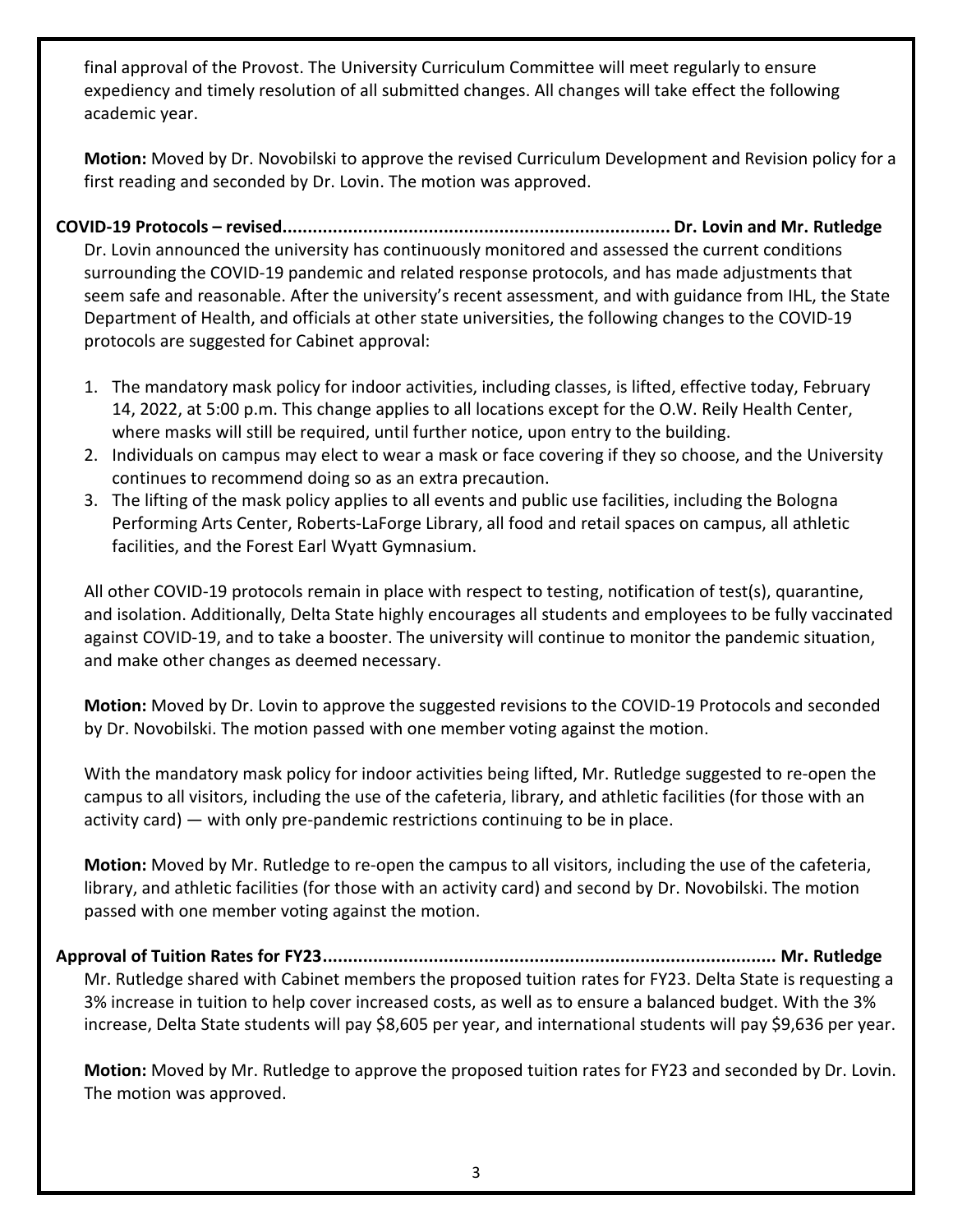**Approval of Meal Plan Rates for FY23 ..................................................................................... Mr. Rutledge** Mr. Rutledge presented to Cabinet members for approval the proposed meal plan rates for FY23. As part of the university's contract with Sodexo, meal plan rates are required to increase 3% each year. The meal

plan rates for FY23 adhere to the 3% increase. Questions were raised regarding the way a meal is counted via swiping a patron's Okra Kard (i.e. can a person swipe their card more than once if they have guests with them?). Mr. Rutledge will get more information from Sodexo about this process and will provide an update to Cabinet.

**Motion:** Moved by Mr. Rutledge to approve the proposed meal plan rates for FY23 and seconded by Dr. Lovin. The motion was approved.

**Approval of Housing Rates for FY23 ........................................................................................ Mr. Rutledge** Mr. Rutledge presented to Cabinet members for approval the proposed housing rates for FY23. The single occupancy rate will not be the same as the double occupancy rate for FY23. Double occupancy and single occupancy rates for Blansett Hall and Brumby-Castle Hall will decrease for FY23. The remaining residence halls will have increased rates for FY23. The Executive Committee is exploring options for re-purposing Hill Apartments, and so the housing rates for Hill Apartments will be determined at a later time.

**Motion:** Moved by Mr. Rutledge to approve the housing rates for FY23 and seconded by Dr. Lovin. The motion was approved.

**Book fee................................................................................................................................. Mr. Rutledge** Mr. Rutledge invited Mr. Kelvin Davis and Mr. James Sorey to Cabinet to discuss the First Day® Complete program offered by Barnes & Noble College. The First Day® Complete program supports student success by ensuring students have access to their course materials on or before the first day of class. The program works in collaboration with academic leadership and faculty. A customized portal is available for researching and selecting course materials, and faculty can continue to select materials across all publishers in any format. This program is only available to undergraduate students at this time and will be used for all semesters (Fall, Spring, and Summer). The First Day® Complete program is priced at \$20 per credit hour, and full-time students would pay approximately \$300 (based on an average course load of 15 credit hours) for their books. This will be a fee added to the student's account. Students will receive an email from Barnes & Noble College during the summer about opting in or out of the First Day® Complete program. Students will not be able to "opt in" for certain classes, and to "opt out" for others. Also, a student will automatically be opted into the program if they do not respond to the email from Barnes & Noble College. If a student drops a class prior to the last day to drop a course and returns their books and materials, a refund will be issued to the student for the materials they no longer need. Faculty Senate and Academic Council approve of the First Day® Complete program and recommend it to Cabinet for their approval. Mr. Rutledge informed Cabinet members the current version of the First Day® Complete program contract charges the university even if a student opts out of the program. However, this program will not cost the university any money, and this clause will be removed before Delta State agrees to participate.

**Motion:** Moved by Mr. Rutledge to modify Delta State's services agreement with Barnes & Noble College to include the First Day® Complete program and seconded by Dr. Novobilski. The motion was approved.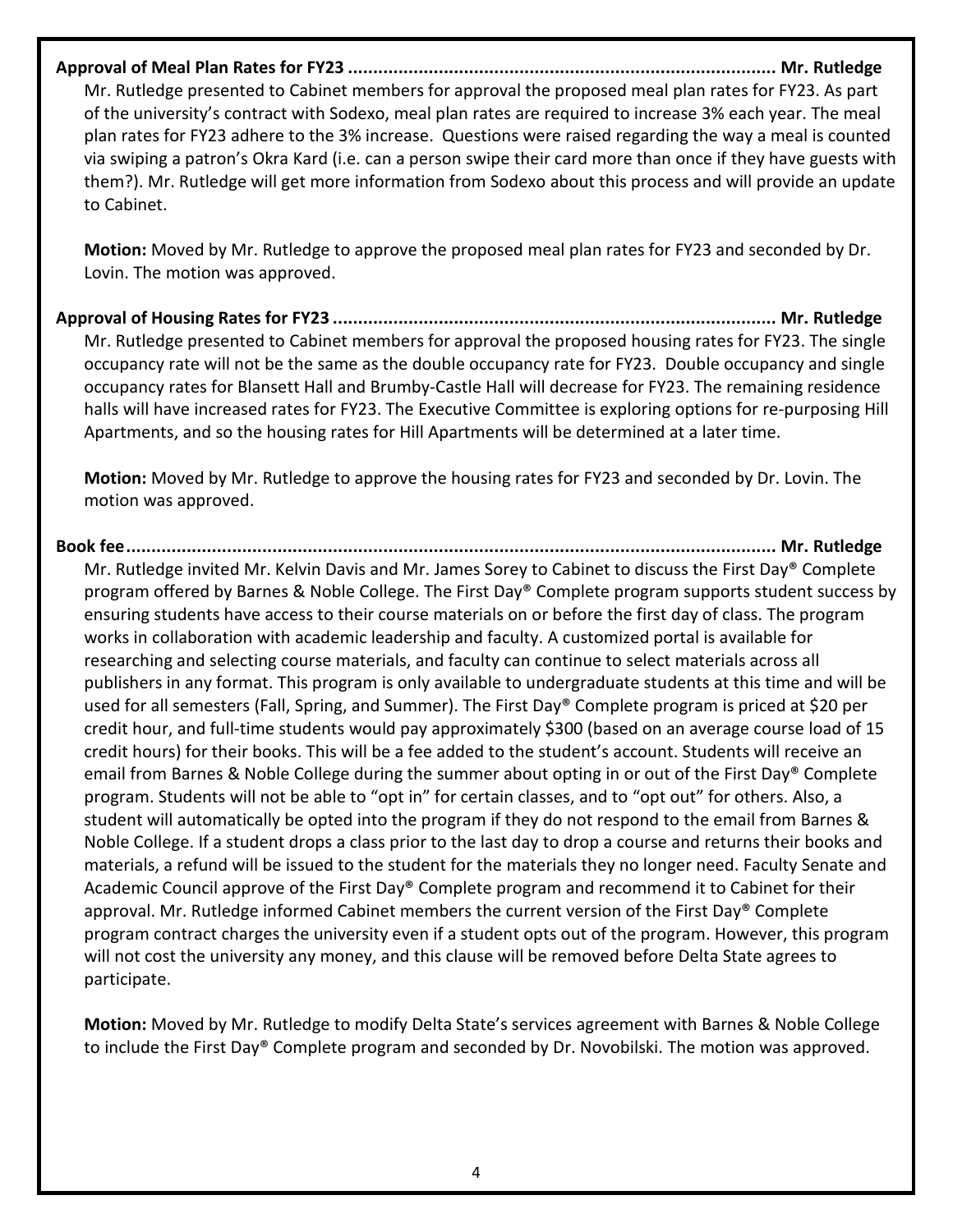#### **Discussion**

**Cabinet Art Award.....................................................................................................................Dr. Roberts** The Art Department has begun collecting funds for their annual art awards for students. The Cabinet award is a \$500 cash award that goes to the student with the second-best piece in the student art show. The top prize is the President's Award, which is a \$1,000 cash award. The artwork selected for the Cabinet Award and the President's Award will be displayed in the President's Office for one year, and then each piece will become a part of the university's permanent collection. Dr. Roberts asked Cabinet members to consider donating for the Cabinet award. Ms. Claire Cole will send to Cabinet Members an email with the link for donations. Also, Cabinet Members may give their donation to Ms. Cole. The donations are due by Tuesday, February 22.

**Enrollment Update/Overview........................................................................................................Dr. Lovin** Dr. Lovin shared with Cabinet members the enrollment update and overview he provides to the Executive

Committee each week. Going forward, he will provide this update to all Cabinet members. The enrollment update shared today is from Thursday February 10: 683 admitted students; 1,750 incomplete applications (missing documents); 347 online applications started; and, 5,020 prospects — for a total of 7,800 students being targeted for undergraduate admissions. Dr. Lovin is working in Kent Wyatt Hall two days a week to help the Office of Admissions with their recruitment and admission efforts.

**New Student Orientation Re-design...............................................................................................Dr. Lovin** Dr. Lovin announced Delta State's New Student Orientation program is being re-designed. New Student Orientation will take place after students move into the residence halls and prior to the start of classes. During this time, students will gain important information about the university, be educated on how to survive the first week of college, and provided information on where to go for answers to their questions. The New Student Orientation program will have fun activities and be interactive. One part of the re-design of the New Student Orientation program is the consolidation of Orientation Leaders and the Office of Admissions Delta Diplomats. Students chosen as Delta Diplomats will have a larger role going forward that includes providing assistance with New Student Orientation.

**New Student Registration Re-design..............................................................................................Dr. Lovin** Dr. Lovin announced the registration process for incoming students is being re-designed. When students come to the university for New Student Registration, they will meet with an advisor to create their class schedule and have the opportunity to finalize their parking, housing, and Okra Card. The New Student Registration process is available to students living within 250 miles of campus. Students living farther than 250 miles from the campus can complete this process online.

**Title IX Presence on University Homepage .....................................................................................Dr. Lovin** Dr. Lovin informed Cabinet members the university did not have a link to Title IX resources on the university website's homepage. Ms. Rodriguez discovered this absence, and she has worked with Communications and Marketing to add a link to Title IX resources on the homepage.

**Legislative Update ....................................................................................................................Mr. Munroe** Mr. Munroe provided Cabinet members with an update on the Mississippi legislative session. February 10 was the deadline for each chamber to take original floor action on general legislation and constitutional amendments that originated in their own chamber. This week the Legislature's focus shifts to appropriations and revenue bills in preparation for the February 23 deadline for original floor action on those bills. Mr. Munroe highlighted a couple of the bills being tracked by IHL. House Bill 1068 will provide possible amendments to the Mississippi Intercollegiate Athletics Compensation Rights Act. House Bill 1394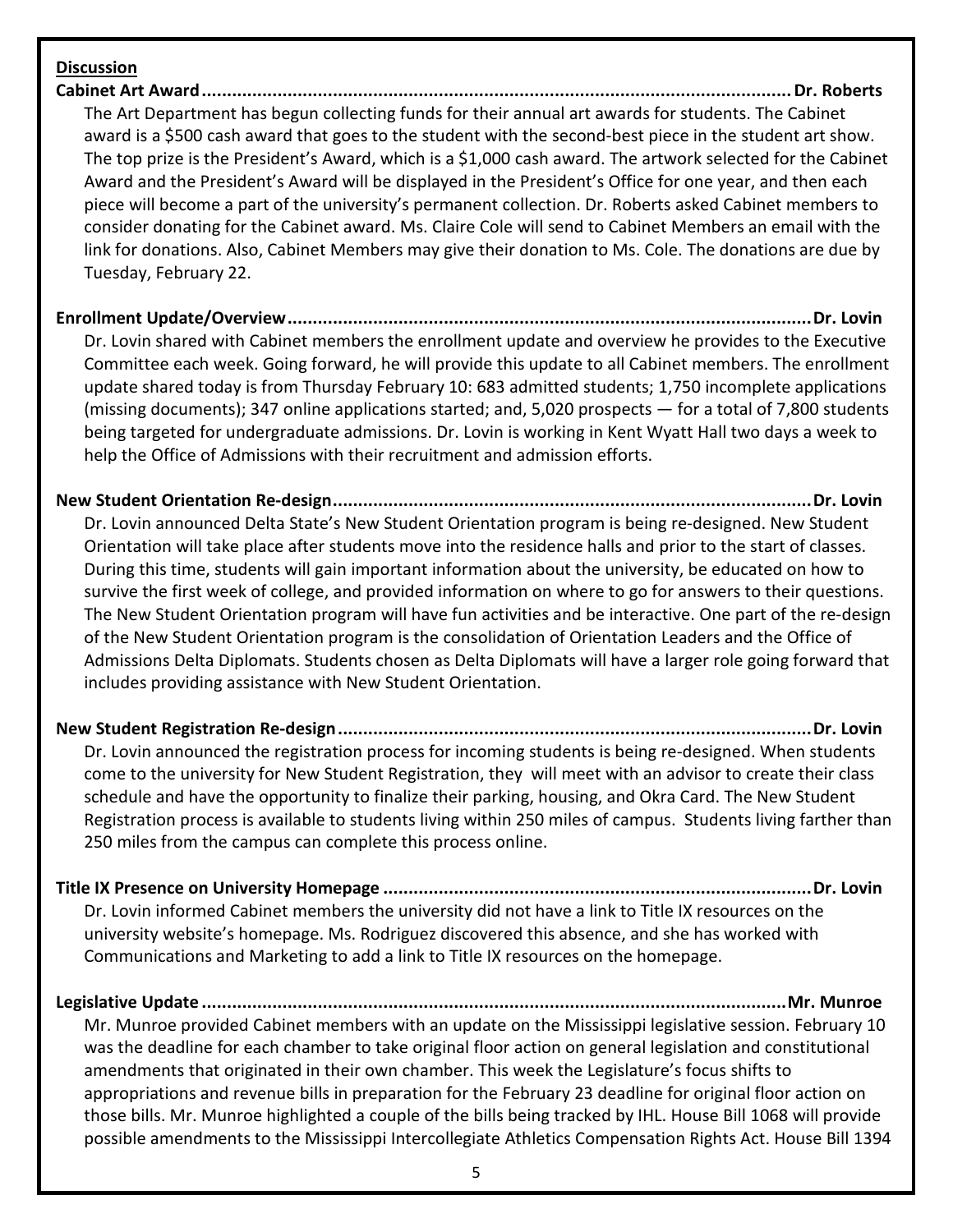will create the Dual Credit Community College Scholarship Program that consists of the Academic Dual Credit Community College Scholarship Program and the Career and Technical Dual Credit Community College Scholarship Program. House Bill 1059 will provide possible amendments to educator licensing and qualifications.

# **Budget Plans for FY23 – update .............................................................................................. Mr. Rutledge**

Mr. Rutledge shared with Cabinet members an update on the budget planning process for FY23. Phase I and Phase II budget requests were sent to the vice presidents and to Mr. Kinnison in order for them to place them in priority order for their areas. The Executive Committee has discussed reinstituting the 5% fee for all 108 funds; reinstituting funds for a contingency plan; adding a contingency for increasing days of cash; transferring monies from auxiliary funds to E&G funds for FY23; and, the tuition increase. The current enrollment projection for Fall 2022 to be used for budget planning purposes is 2,275. President LaForge stated the Executive Committee has been reviewing all potential budget savings and cuts; discussing ways to reimage core programs and growth areas; and, talking about ways to realign the budget to highlight the university's priorities. All items will be discussed with Cabinet members throughout the remaining budget planning process this Spring.

## **Report on APPENDIX I and APPENDIX II action items........................................................ Cabinet members**

President LaForge asked Cabinet members to provide updates on their APPENDIX I and APPENDIX II action items. Dr. Novobilski is working with Institutional Research and Planning to continue to develop a data dashboard for executives to use to inform decisions. The final dashboard will be ready for Cabinet in April. Mr. Rutledge has worked with OIT to develop a policy regarding which offices must have a phone, and include information about the main line in offices being answered instead of using voicemail for all calls. He will bring this policy to Cabinet within the next two weeks. Dr. Roberts shared with Cabinet members an update on the Scholarship Management Task Force. Most of the work completed thus far has been focused on cleaning up university processes and data in order to ensure that the scholarship information is correct before placed into the new software system. Mr. Rutledge will bring an update to Cabinet soon on HEERF III funds and its allocations. The Office of Financial Aid sent out information for additional HEERF III funds to students, and they are to apply for the funds by February 25. Dr. Lovin hopes to have all HEERF III funds allocated for students disbursed by the end of the month. Dr. Novobilski plans to host a workshop/professional development seminar for faculty in August regarding best practices for faculty to use to recruit students. Dr. Novobilski is working on getting additional help for Ms. Heather Miller in Institutional Grants.

### **Additional Information**

- Mr. Young announced SGA is creating a Canvas shell, and the shell will be available to all students. SGA will post pertinent information and announcements to students in the shell. The SGA Canvas shell should be live by March 1.
- SGA Awareness Week will be the week of March 7. SGA will advertise heavily for the Big Green Event during this time.
- With the approval of Cabinet members, Mr. Rutledge stated the Retirement and Recognition Ceremony will return to its original format in the H. L. Nowell Student Union. Cabinet members approved the request.
- Dr. Bingham announced the Robert E. Smith School of Nursing is partnering with Bolivar Medical Center to host a health screening on February 21.
- Mr. Munroe announced Pig Pickin' 2022 is scheduled for October 1 and Homecoming 2022 is scheduled for November 5.